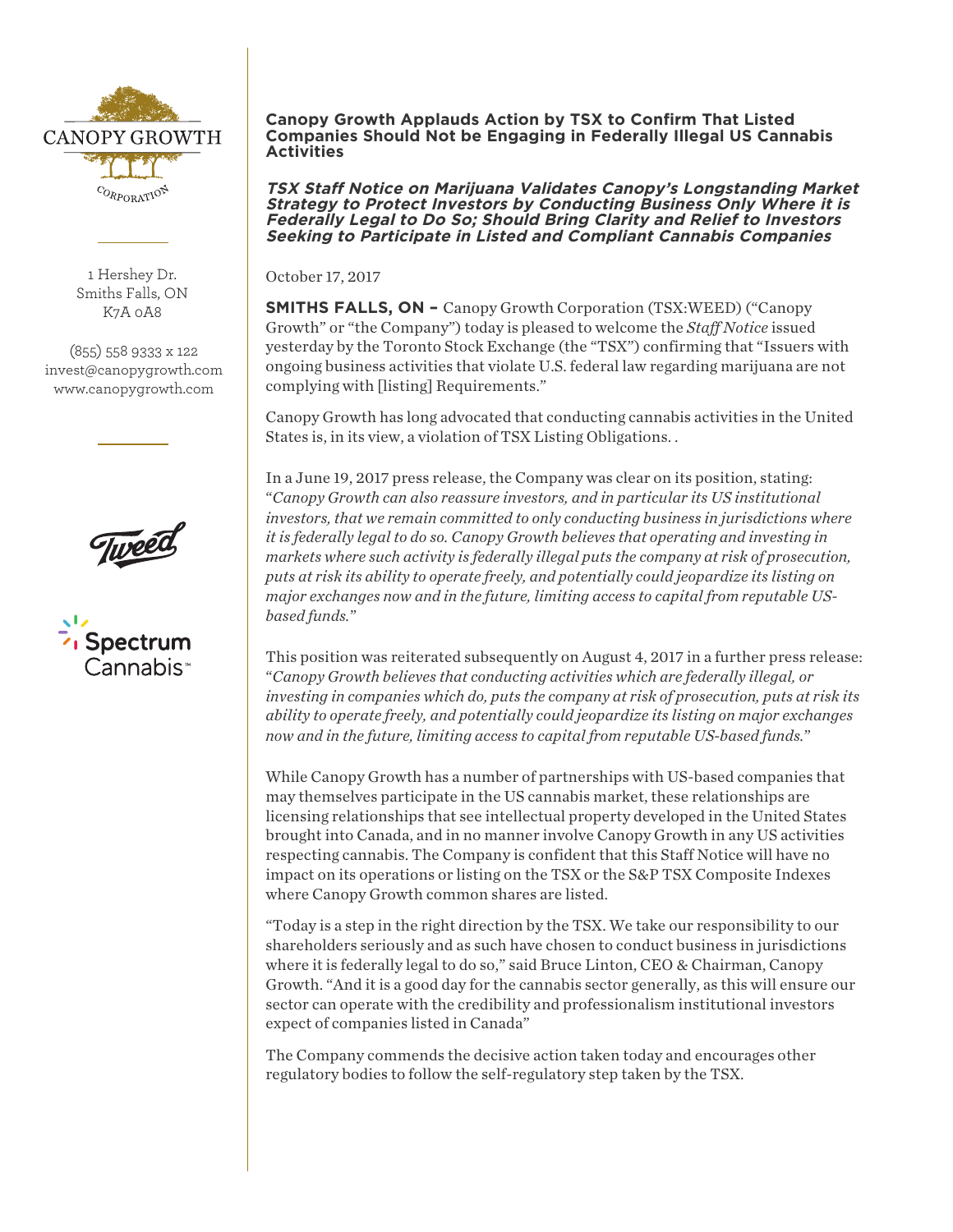Here's to Future Growth.

Contact:

Jordan Sinclair Director of Communications Jordan@tweed.com 613-769-4196

Investor Relations Tyler Burns Tyler.burns@canopygrowth.com 855-558-9333 ex 122

Director: Bruce Linton tmx@tweed.com